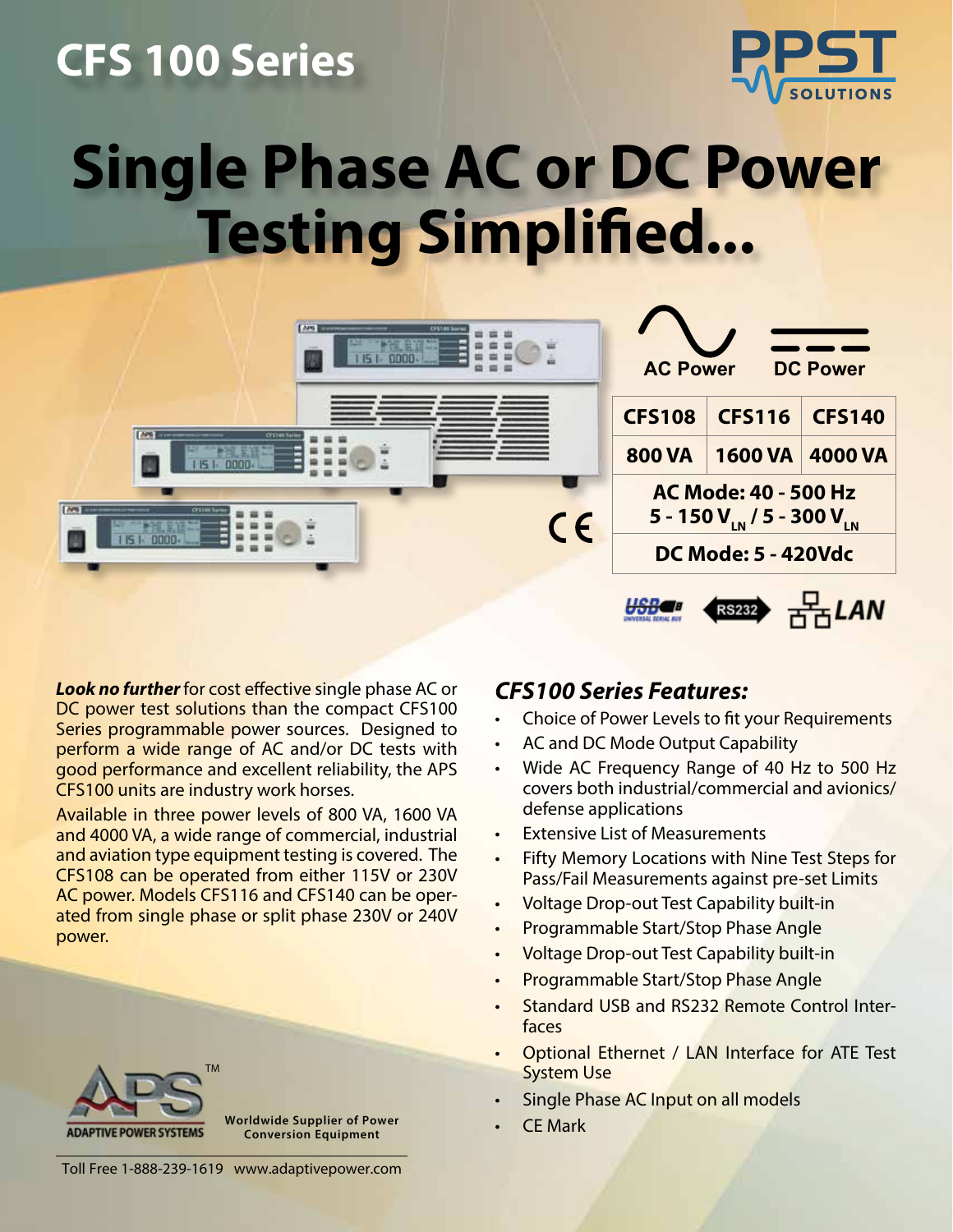#### **EASY POWER TESTING OF AC OR DC PRODUCTS**

Testing both AC and DC powered products for performance to specifications and proper operation has never been easier or more cost effective than with the CFS100 Series programmable power sources. These compact rack mountable units make it easy to test single phase AC products or DC powered products, all with the same instrument.

Available in three power levels, the CFS100 units feature an intuitive menu driven user interface with a large backlit LCD display that shows settings and measurements.

Two modes of operation are available to the user:

- **• Manual Mode** Allows manual settings of all output parameters
- **• Program Mode** Allows sequencing through up to 9 test steps, each having distinct output settings and measurement pass/fail test limits

#### **Manual Mode or Pass / Fail Limit Testing**



*Manual Mode Setup Screen Program Mode Setup Screen*

*Manual Mode* allows setting individual output parameter settings and limits. By setting limits on voltage and frequency, accidental output settings that could damage an EUT can be avoided. When the Test Output button is pushed, power is applied to the EUT and the LCD screen displays all measurement values. Large characters are used for Voltage and one other parameter selected from the available measurements in the upper half of the display.



*Program Mode Step Metering Display Test Limits Setup Screen*

#### **AC or DC Output Connections**





Programs can be stored in the 50 available non-volatile memory locations for quick recall. Each program memory can be assigned an name for easy reference to a test requirement or EUT. For quick setups of lab work, Manual mode is an easy way to change output values and observe measurement data without any limit testing.



*Program Mode* allows a sequence of up to nine timed test steps to be applied to the EUT. At each step, measurements are taken and compared to pre-set pass/fail limits. If all selected measurements pass, the output proceeds to the next test step once the programmed dwell time has expired. If not, an alarm sounds and the power to the EUT is cut. This mode is ideal for production test and pass fail testing without the need to develop test software.

|      |      | <b>Contract</b>            |                    |      |
|------|------|----------------------------|--------------------|------|
| $-1$ |      | $-1$ mt<br>$1$ mt          |                    |      |
|      |      | 8<br>$L$ mt<br>$L_0 - Lmt$ | <b>OVAR</b>        |      |
|      | 0.00 |                            |                    | i t  |
|      | 0.00 | Connect                    | QEE<br><b>TIFF</b> | Exit |

*All load connections* are made at the rear panel. Both AC or DC output are available on the same output terminal strip. An output safety cover is provided.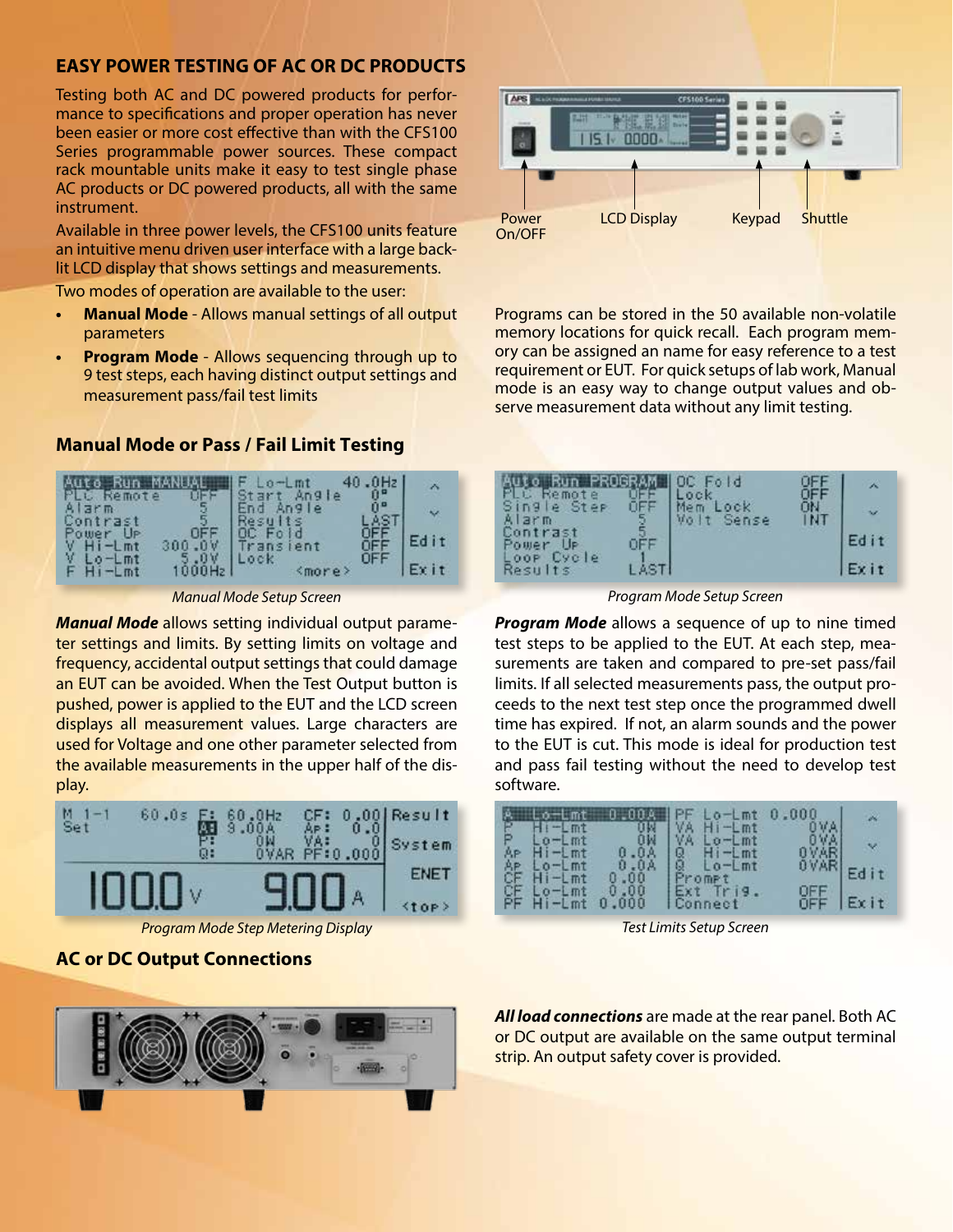#### **Instrument Specifications**

| <b>MODEL</b><br><b>CFS108</b>     |                                        |                                                                                 | <b>CFS116</b>                          | <b>CFS140</b> |  |
|-----------------------------------|----------------------------------------|---------------------------------------------------------------------------------|----------------------------------------|---------------|--|
|                                   | <b>OUTPUT SPECIFICATIONS - AC MODE</b> |                                                                                 |                                        |               |  |
| <b>Power Rating</b>               |                                        | 800 VA                                                                          | 1600 VA                                | 4000 VA       |  |
| <b>AC Output Terminals</b>        |                                        |                                                                                 | Rear Panel (L, N, G), Floating Neutral |               |  |
|                                   | Low / High                             |                                                                                 | $5 - 150V / 5 - 300V$                  |               |  |
| Voltage<br>Ranges                 | Resolution                             | 0.1V                                                                            |                                        |               |  |
|                                   | Accuracy                               | $\pm$ (0.2% setting + 0.3 V)                                                    |                                        |               |  |
| Max.                              | $0 - 150V$                             | 9.2A                                                                            | 18.4 A                                 | 36.8 A        |  |
| Current                           | $0 - 300V$                             | 4.6 A<br>9.2A<br>18.4 A                                                         |                                        |               |  |
| <b>Over Current Capability</b>    |                                        |                                                                                 | 110% for 1000 msec                     |               |  |
| $0 - 150V$<br>Peak Cur.<br>0-300V |                                        | 36.8 A                                                                          | 73.6 A                                 | 147.2 A       |  |
|                                   |                                        | 18.4 A                                                                          | 36.8 A                                 | 73.6 A        |  |
| <b>Crest Factor</b>               |                                        | $\geq$ 3 to 1                                                                   |                                        |               |  |
|                                   | Range                                  |                                                                                 | 40 - 500 Hz                            |               |  |
| Frequency                         | Resolution                             | $0.1$ Hz                                                                        |                                        |               |  |
|                                   | Accuracy                               | ± 0.1 Hz                                                                        |                                        |               |  |
| Start/Stop                        | Range                                  | $0 - 359^{\circ}$                                                               |                                        |               |  |
| Phase<br>Accuracy                 |                                        | ±1%, 45-65 Hz                                                                   |                                        |               |  |
| <b>Harmonic Distortion</b>        |                                        | < 1.0%, 80-140V on Low Range                                                    |                                        |               |  |
| (Full Resistive Load)             |                                        | < 1.0%, 160-280V on High Range                                                  |                                        |               |  |
| Line Regulation                   |                                        | $\pm$ 0.1 V for a 10% Line Change                                               |                                        |               |  |
| <b>Load Regulation</b>            |                                        |                                                                                 | $\pm$ 1.0% Range + 1V, R Load          |               |  |
|                                   | Response time                          | $<$ 400 usec                                                                    |                                        |               |  |
| Protection                        |                                        | Over Current, Short Circuit, Over Volt-<br>age, Under Voltage, Over Temperature |                                        |               |  |

| <b>MODEL</b>        |                 |     | <b>CFS108</b>                              | <b>CFS116</b>                  | <b>CFS140</b>                     |
|---------------------|-----------------|-----|--------------------------------------------|--------------------------------|-----------------------------------|
|                     |                 |     | <b>MEASUREMENT SPECIFICATIONS- AC MODE</b> |                                |                                   |
| Range               |                 |     | $0.0 - 400.0 V$                            |                                |                                   |
| Voltage             | Resolution      |     |                                            | 0.1V                           |                                   |
|                     | Accuracy        |     | $\pm$ (1.0% + 0.2V)                        |                                | $\pm$ (1.0% Rdg + 0.5V) > 5 V     |
| Frequency           | Range           |     | $0.0 - 500.0$ Hz                           |                                |                                   |
|                     | Resolution      |     |                                            | $0.1$ Hz                       |                                   |
|                     | <b>Accuracy</b> |     | ± 0.1 Hz                                   |                                |                                   |
|                     | Range (L)       |     | $0.005 - 1.2 A$                            | $0.005 - 2.4 A$                | n/a                               |
|                     |                 | (H) | 1.00-13.00 A                               | 2.00-26.00 A                   | $0.05 - 52.00 A$                  |
| <b>Current RMS</b>  | Res.            | (L) |                                            | 0.001A                         |                                   |
|                     |                 | (H) | 0.01A                                      |                                |                                   |
|                     | Acc.            | (L) | $\pm$ (1.0% Rdg + 0.005A)                  |                                |                                   |
|                     |                 | (H) | $\pm$ (1.0% Rdg + 0.05A)                   |                                |                                   |
|                     | Range           |     | $0.0 - 38.0 A$                             | $0.0 - 79.0 A$                 | $0.0 - 152.0 A$                   |
| <b>Current Peak</b> | Resolution      |     | 0.1A                                       |                                |                                   |
|                     | Accuracy        |     | $±$ (1.0% Rdg + 0.5A)                      |                                |                                   |
|                     | Range           | (L) | $0.0 - 120.0 W$                            | $0.0 - 240.0 W$                | n/a                               |
|                     |                 | (H) | 100-1300W                                  | 200-2600W                      | 0-5200W                           |
| Power               | Res.            | (L) | 0.1 W                                      |                                |                                   |
|                     |                 | (H) | 1 W                                        |                                |                                   |
|                     | Acc.            | (L) | $\pm$ (2% Rdg +<br>$1.5W$ ) @PF $>0.2$     | $\pm$ (2% Rdg +<br>3W) @PF>0.2 | $\pm$ (2% Rdg +                   |
|                     |                 | (H) | $\pm$ (2% Rdg +<br>$1.5W$ ) @PF $>0.2$     | $\pm$ (2% Rdg +<br>3W) @PF>0.2 | 5W) @PF>0.2,<br>V > 5V, l > 0.05A |
|                     | Range           |     |                                            | $0.000 - 1.000$                |                                   |
| Power<br>Factor     | Resolution      |     |                                            | 0.001                          |                                   |
|                     | Accuracy        |     | Calculated W/VA                            |                                |                                   |

| <b>MODEL</b>                                         |                                                 | <b>CFS108</b><br><b>CFS116</b><br><b>CFS140</b> |       |        |  |  |
|------------------------------------------------------|-------------------------------------------------|-------------------------------------------------|-------|--------|--|--|
| <b>OUTPUT SPECIFICATIONS - DC MODE</b>               |                                                 |                                                 |       |        |  |  |
| <b>Power Rating</b>                                  |                                                 | 800W<br>1600W<br>4000 W                         |       |        |  |  |
| <b>DC Voltage Ranges</b>                             |                                                 | 5 -210Vdc / 5 - 420Vdc                          |       |        |  |  |
|                                                      | Resolution                                      | $0.1$ Vdc                                       |       |        |  |  |
|                                                      | Accuracy                                        | $\pm$ (0.2% Setting + 0.3V)                     |       |        |  |  |
|                                                      | <b>Ripple &amp; Noise RMS</b>                   | 210 Rng <700 mV, 420 Rng <1100 mV               |       |        |  |  |
|                                                      | Ripple & Noise p-p                              | $<$ 4.0 Vpp                                     |       |        |  |  |
| Max.                                                 | 210V Rng                                        | 3.8A                                            | 7.6 A | 19.0 A |  |  |
| Current                                              | 420V Rng                                        | 1.9 A                                           | 3.8 A | 9.5A   |  |  |
|                                                      | Accuracy                                        | $\pm$ (2.0% Setting + 0.2 A)                    |       |        |  |  |
| <b>Over Current Capability</b><br>110% for 1000 msec |                                                 |                                                 |       |        |  |  |
|                                                      |                                                 |                                                 |       |        |  |  |
| <b>MODEL</b>                                         | <b>CFS116</b><br><b>CFS108</b><br><b>CFS140</b> |                                                 |       |        |  |  |
| <b>MEASUREMENT SPECIFICATIONS -DC MODE</b>           |                                                 |                                                 |       |        |  |  |

| MEASUREMENT SPECIFICATIONS -DC MODE |          |                                 |                                       |                   |  |  |  |
|-------------------------------------|----------|---------------------------------|---------------------------------------|-------------------|--|--|--|
| Voltage DC                          | Range    | $0.0 - 420.0$ Vdc               |                                       |                   |  |  |  |
|                                     | Accuracy | $\pm$ (0.2% Setting +0.3V)      |                                       |                   |  |  |  |
| <b>Current DC</b>                   | Range    |                                 | 0.05-6.5Adc 0.05-13.0Adc 0.05-26.0Adc |                   |  |  |  |
|                                     | Accuracy | $\pm$ (1.0% Setting + 0.05 Adc) |                                       |                   |  |  |  |
| Power                               | Range    | $0 - 1300W$                     | $0 - 2600W$                           | 0-5200W           |  |  |  |
|                                     | Accuracy | $\pm$ (2% Rdg+1.5W              | $\pm$ (2% Rdg+3W)                     | $\pm$ (2% Rdg+5W) |  |  |  |

| <b>IMODEL</b>             | <b>CFS108</b>                      | <b>CFS116</b> | <b>CFS140</b> |  |  |  |
|---------------------------|------------------------------------|---------------|---------------|--|--|--|
| <b>SYSTEM PARAMETERS</b>  |                                    |               |               |  |  |  |
| <b>Operating Modes</b>    | Program Mode, Manual Mode          |               |               |  |  |  |
| Single Step Mode          | On / Off selectable                |               |               |  |  |  |
| Alarm Level               | 0 through $9, 0 =$ OFF, $9 =$ HIGH |               |               |  |  |  |
| <b>LCD Contrast</b>       | 0 through $9, 0 =$ OFF, $9 =$ HIGH |               |               |  |  |  |
| <b>Power Up Settings</b>  | Output OFF, Output ON or LAST      |               |               |  |  |  |
| Timer                     | Seconds, Minutes, Hours            |               |               |  |  |  |
| Loop Cycle                | $0 - 9999$ , $0 =$ Cont. $1 =$ OFF |               |               |  |  |  |
| <b>Voltage Surge/Drop</b> | ON, OFF                            |               |               |  |  |  |
| Over Current Fold-back    | ON, OFF                            |               |               |  |  |  |

| <b>MODEL</b>                | <b>CFS108</b><br><b>CFS116</b><br><b>CFS140</b>                         |  |  |  |  |  |  |
|-----------------------------|-------------------------------------------------------------------------|--|--|--|--|--|--|
| <b>TEST MODE PARAMETERS</b> |                                                                         |  |  |  |  |  |  |
| <b>Memories</b>             | 1 through 50                                                            |  |  |  |  |  |  |
| Steps / Memory              | 1 through 9                                                             |  |  |  |  |  |  |
| <b>Memory Cycling</b>       | $0 - 9999$ , $0 =$ Cont., $1 =$ OFF                                     |  |  |  |  |  |  |
| <b>Test Limits</b>          | Frequency, Current Hi/Lo, Power Hi/Lo,<br>App. Power Hi/Lo, PF Hi/Lo    |  |  |  |  |  |  |
| Ramp Up or Down             | $0.0 - 999.9$                                                           |  |  |  |  |  |  |
| <b>Delay</b>                | $0.5 - 999.9$                                                           |  |  |  |  |  |  |
| <b>Dwell</b>                | $0.5 - 999.9$                                                           |  |  |  |  |  |  |
| <b>Step Cycles</b>          | $0 - 9999$ , $0 =$ Cont., $1 =$ OFF                                     |  |  |  |  |  |  |
| Connect                     | ON, OFF                                                                 |  |  |  |  |  |  |
| Surge / Drop Voltage        | ON: Start 0-20ms, Duration 0-20ms<br>OFF: Start 0-99ms, Duration 0-99ms |  |  |  |  |  |  |

| <b>IMODEL</b>               | <b>CFS108</b>                                                            | <b>CFS116</b> | <b>CFS140</b> |
|-----------------------------|--------------------------------------------------------------------------|---------------|---------------|
| <b>INTERFACES AND I/O</b>   |                                                                          |               |               |
| <b>Remote Control</b>       | <b>RS232, USB</b>                                                        |               |               |
| LAN / Ethernet <sup>1</sup> | Option -LAN                                                              |               |               |
| <b>Digital Outputs</b>      | Pass, Fail, Test in Progress, DB9, rear panel,<br>Relay contact closures |               |               |
| <b>Output Sync Signal</b>   | +5Vdc Out, BNC connector, rear panel                                     |               |               |

*Note1: LAN option includes RS232 but deletes USB interface.*